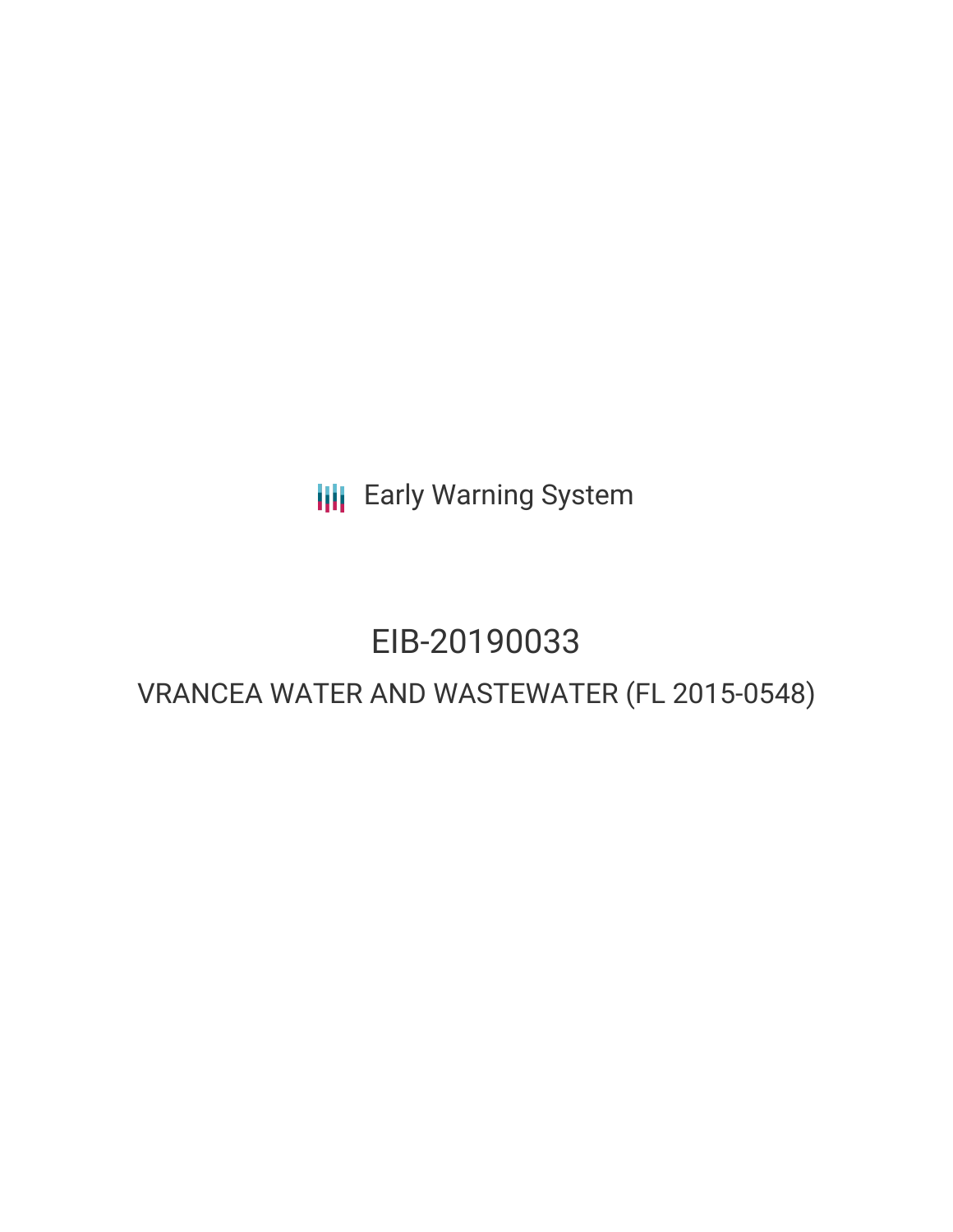

#### **Quick Facts**

| <b>Countries</b>               | Romania                            |
|--------------------------------|------------------------------------|
| <b>Specific Location</b>       | the County of Vrancea              |
| <b>Financial Institutions</b>  | European Investment Bank (EIB)     |
| <b>Status</b>                  | Proposed                           |
| <b>Bank Risk Rating</b>        | U                                  |
| <b>Borrower</b>                | PUBLIC ENTITY(IES)                 |
| <b>Sectors</b>                 | Construction, Water and Sanitation |
| <b>Investment Type(s)</b>      | Loan                               |
| <b>Investment Amount (USD)</b> | $$29.21$ million                   |
| <b>Project Cost (USD)</b>      | \$232.53 million                   |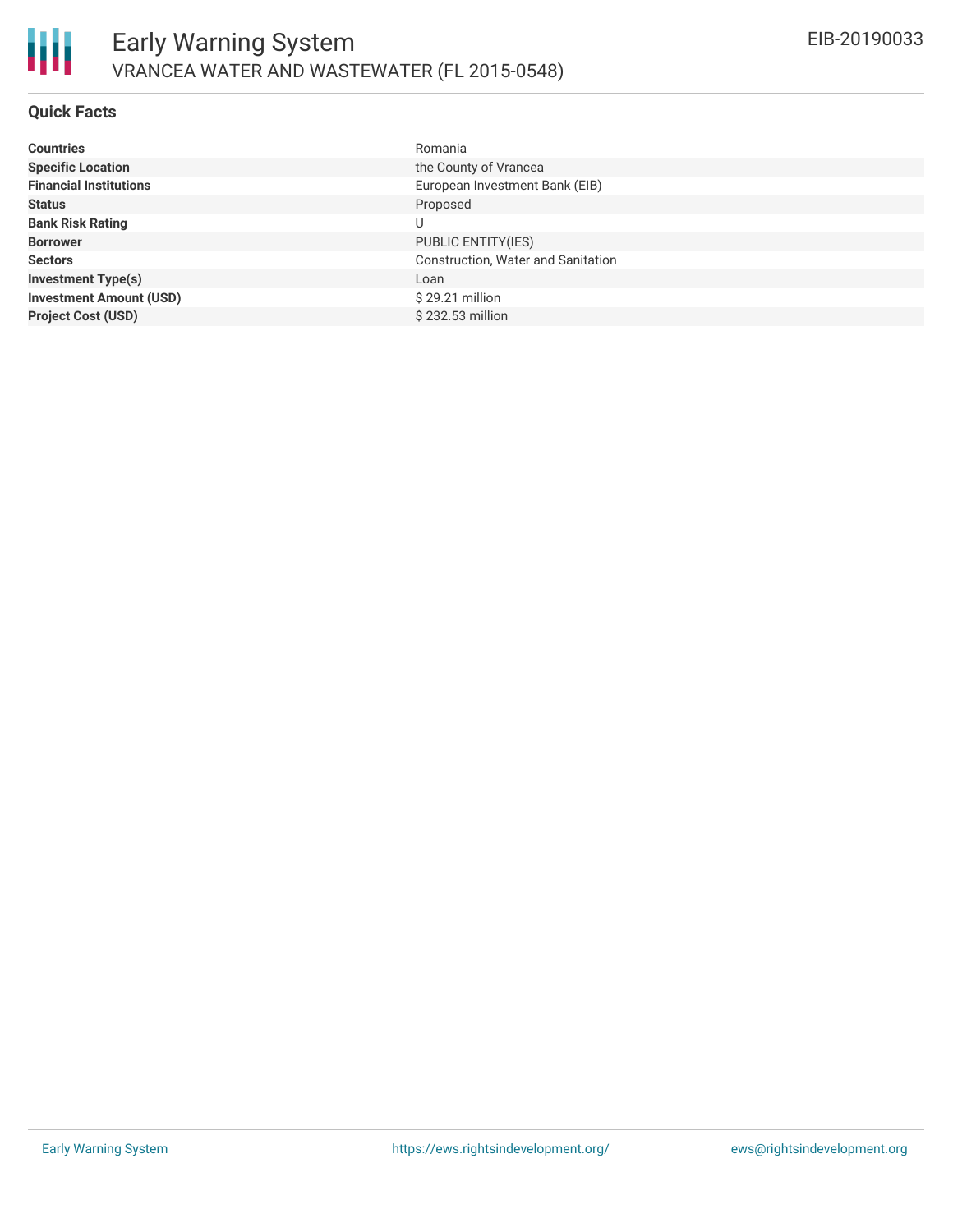

## **Project Description**

According to the Bank's website, this project will provide financing to public entities in the county of Vrancea to expand drinking water supply and wastewater collection and treatment, as well as improve the deficiencies of the existing systems.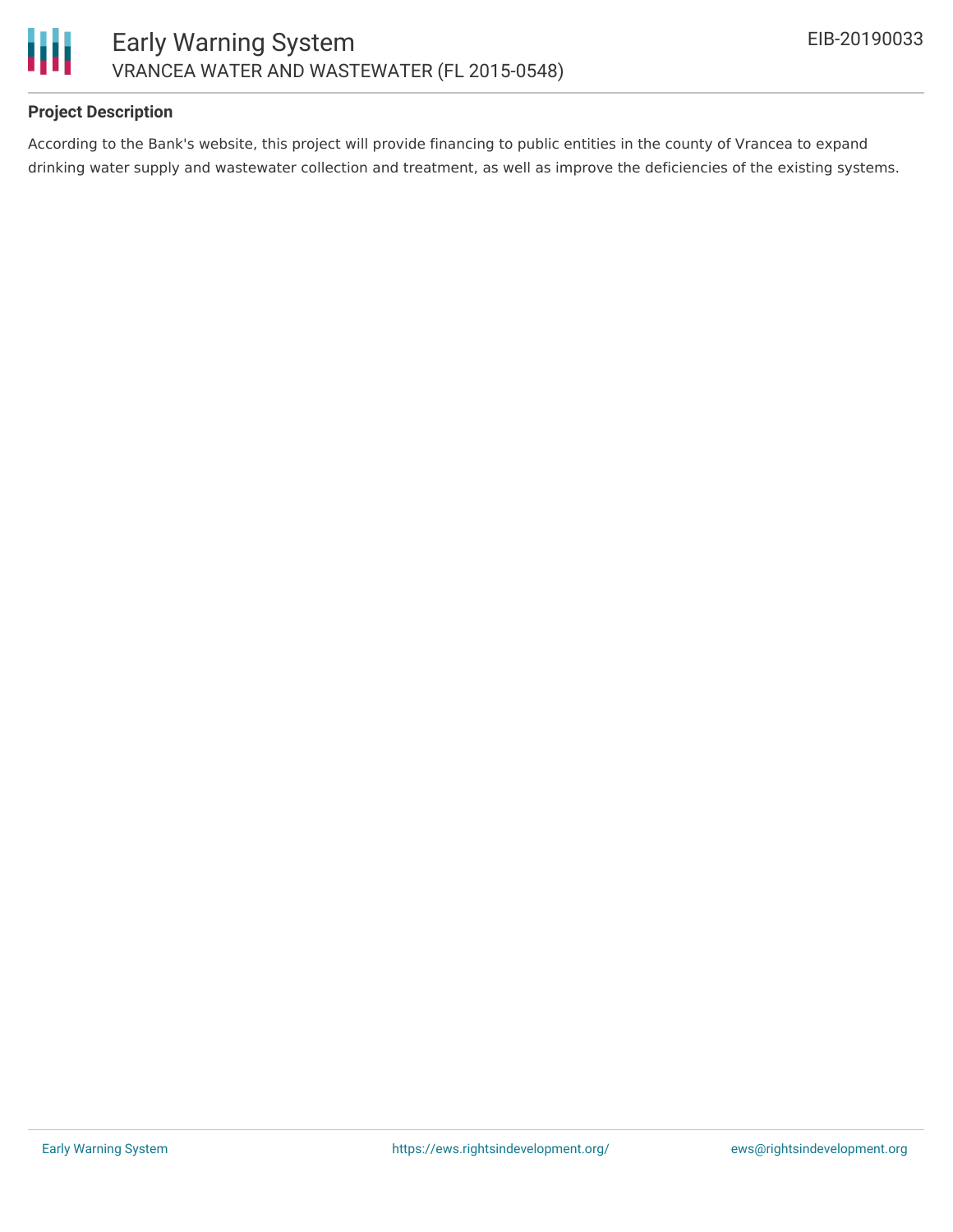

### **Investment Description**

European Investment Bank (EIB)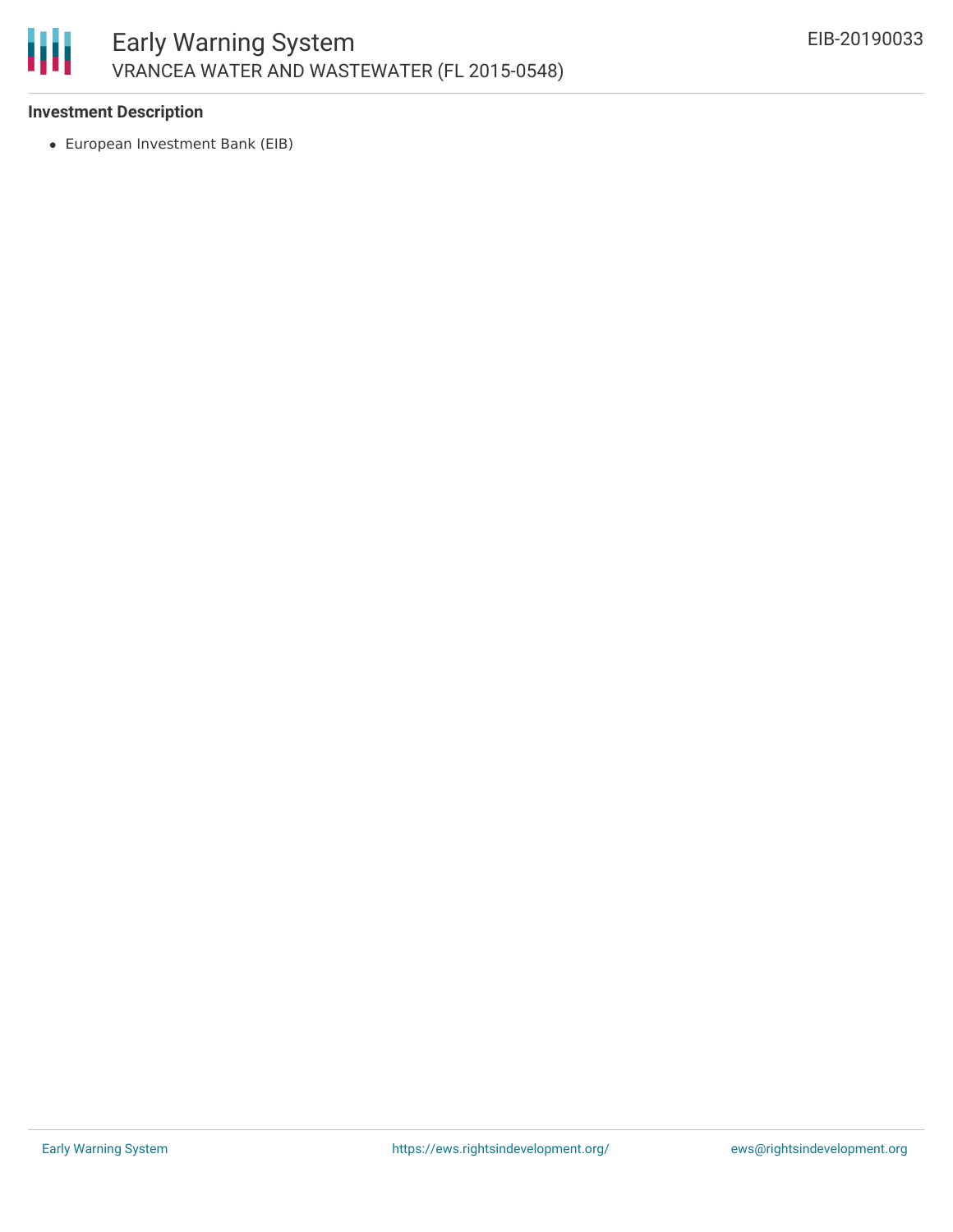## **Contact Information**

No contact information available at time of writing.

#### **ACCOUNTABILITY MECHANISM OF EIB**

The EIB Complaints Mechanism is designed to facilitate and handle complaints against the EIB by individuals, organizations or corporations affected by EIB activities. When exercising the right to lodge a complaint against the EIB, any member of the public has access to a two-tier procedure, one internal - the Complaints Mechanism Office - and one external - the European Ombudsman. A complaint can be lodged via a written communication addressed to the Secretary General of the EIB, via email to the dedicated email address complaints@eib.org, by completing the online complaint form available at the following address: http://www.eib.org/complaints/form, via fax or delivered directly to the EIB Complaints Mechanism Division, any EIB local representation office or any EIB staff. For further details, check:

http://www.eib.org/attachments/strategies/complaints\_mechanism\_policy\_en.pdf

When dissatisfied with a complaint to the EIB Complaints Mechanism, citizens can then turn towards the European Ombudsman. A memorandum of Understanding has been signed between the EIB and the European Ombudsman establishes that citizens (even outside of the EU if the Ombudsman finds their complaint justified) can turn towards the Ombudsman on issues related to 'maladministration' by the EIB. Note that before going to the Ombudsman, an attempt must be made to resolve the case by contacting the EIB. In addition, the complaint must be made within two years of the date when the facts on which your complaint is based became known to you. You can write to the Ombudsman in any of the languages of the European Union. Additional details, including filing requirements and complaint forms, are available at: http://www.ombudsman.europa.eu/atyourservice/interactiveguide.faces